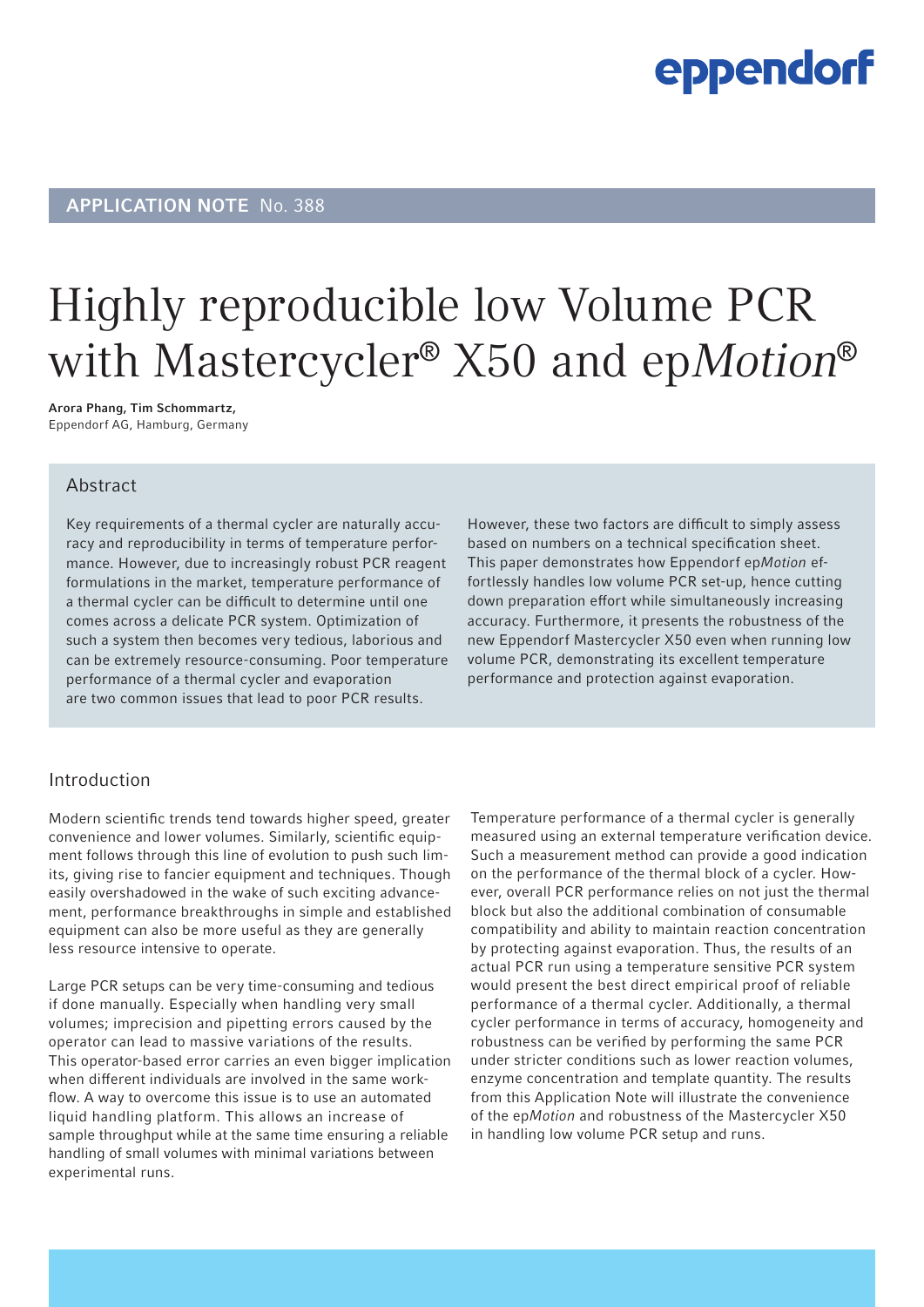# eppendorf

#### Materials and Methods

PCRBio Taq DNA polymerase (NIPPON Genetics) and Human Genomic DNA (Roche®) were used for the following amplification. PCR reaction master mix was prepared with 1X reaction buffer and 0.2  $\mu$ M of each primer, for final volumes of 3 µL or 10 µL per reaction respectively. For 10µL reaction, 0.25U of enzyme and 20 ng DNA were used while when amplifying  $3 \mu L$  reaction volume, the amount of enzyme and DNA was reduced to 0.15U and 10 ng, respectively. The master mix was dispensed into all 96 wells of Eppendorf twin.tec® skirted PCR plates.

The following primers were used for amplification of the human ß-actin gene:

#### Forward primer: 5'- ATCGCCGCGCTCGTCGTC-3' Reverse primer: 5'- TGGGTCATCTTCTCGCGGTTGG-3'

Dispensing was carried out by Eppendorf ep*Motion* P5073 equipped with a 0.2–10 µL TS10 single channel dispensing tool using free jet dispensing in pipetting mode. The worktable setup is displayed in Figure 1. Furthermore, this dispensing protocol uses a device-default template and hence can be easily adapted for other Eppendorf ep*Motion* models equipped with a 0.2–10 uL dispensing tool.



Figure 1: ep*Motion* P5073 worktable for PCR setup

Plates were sealed with Eppendorf Adhesive PCR Film and PCR were carried out on Mastercycler X50s. Cycling conditions are listed in Table 1. The PCR products were detected using GelRed™ (Biotium) following agarose gel electrophoresis and visualized using the Gel Doc XR+ (BioRad®).

Table 1: PCR condition with two concurrent gradient setting at denaturation and annealing steps.

| Eppendorf<br><b>Header Settings</b> | Lid                 | 105 °C                      |
|-------------------------------------|---------------------|-----------------------------|
|                                     |                     |                             |
|                                     | TSP/ESP             | 0N                          |
|                                     | Lid auto-off        | 0N                          |
|                                     | Temperature<br>mode | Fast                        |
| <b>Initial Denaturation</b>         |                     | 96 $°C/5$ min               |
| Cycles: 35x                         | Denaturation        | Gradient at $90-99$ °C/20 s |
|                                     | Annealing           | Gradient at 52-72 °C/20 s   |
|                                     | Elongation          | 72 °C/30 s                  |
| Post-Cycle<br><b>Elongation</b>     |                     | $72 °C/2$ min               |
| <b>Storage</b>                      | Hold                | $4^{\circ}$ C               |
|                                     |                     |                             |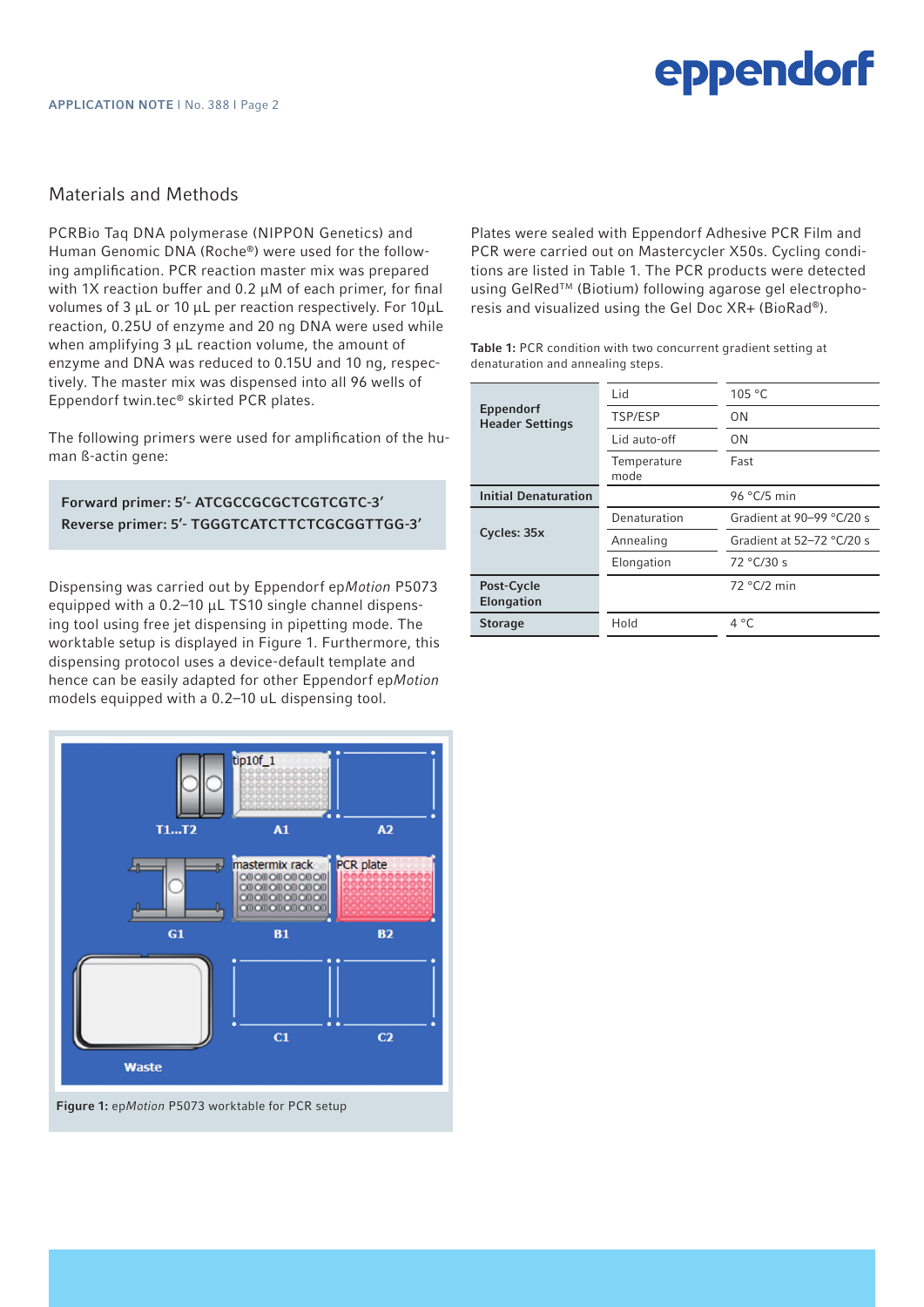#### Results and Discussion

The new Eppendorf epMotion TS10 pipetting tool and Mastercycler X50 are a powerful combination in running low volume applications. Not only does an automated pipetting system provide superior accuracy, it is also comparatively more pleasant than setting up PCR reactions manually, especially at high throughput. The error tolerance range is naturally narrower when working with lower liquid volumes. Therefore, automated systems with defined and controlled force provide more reproducible dispensing of PCR reagents, which in turn result in higher confidence in PCR results. The use of an automated liquid handler also allows the operator to reduce hands-on setting-up time to a bare minimum. Additionally, evaporation issues in a thermal cycler are intensified at lower reaction volumes due to the lower amount of water present in the mastermix. Hence, a change in even a small amount of liquid will lead to a big shift in reagent concentration that will affect PCR amplification. As evaporation in each well across the block is uncontrollable, irreproducibility is the most common consequence of evaporation. Therefore, a good thermal cycler is one that has good thermal performance as well as a design that protects against evaporation.

These evaluation criteria can be easily tested using a temperature sensitive PCR system. The human ß-actin gene used in this study is one such system. Specific amplification will yield 484 bp fragments while sub-optimal condition will give rise to non-specific amplification visible as a 350 bp artefact in the gel. This characteristic can be used to clearly portray how finely temperature control a cycler has. Figure 1A showed the PCR amplification of the ß-actin gene across different temperatures using the gradient function while Figure 1B shows the comparative result of the same system under reduced volume.



Figure 2A and 1B: PCR amplification of human ß-actin gene.

The results showed that each different annealing temperature gives a different specific and non-specific fragment yield, with highest yield at 65.9 °C while highest specificity at 70.5 °C. Even though the difference in each tested temperature is small, the effect was nonetheless obvious due to the sensitive nature of this PCR system. These differences hence illustrate the fine control and accuracy the Mastercycler X50 has over the temperatures across the block. Additionally, these results were highly reproducible at vastly reduced reaction volume  $(3 \mu L)$ , showing not only that automated pipetting was very precise, the wells also did not suffer from evaporation problems. At 3 µL, the DNA bands seem to have higher intensity. A possible explanation is that while the amount of enzyme and DNA were reduced accordingly in the 3 µL setup, the overall concentration of enzyme and DNA per total volume is slightly higher, hence resulting in slightly higher yield. Furthermore, it is expected that the effect caused by condensation/evaporation in 3 µL is larger than in 10 µL at the same rate due to the lower amount of water present in the  $3 \mu$ L setup. This will thus further drive up the concentration of reagents in 3 µL setup and may result in slightly higher final yield at the same temperatures. The respective reductions in enzyme consumption and DNA amount required for successful amplification at low reaction volumes have two important implications. While many inexpensive PCR reagents exist in the market, DNA polymerases remained one of the most cost-consuming elements in PCR. This is especially true for users with high-throughput or when more expensive reagents are needed to increase efficiencies when amplifying difficult targets. Similarly, for users working with precious samples or low concentration targets, the ability of a thermal cycler to reproducibly amplify low amounts of samples can be the determining factor between PCR success or failure.